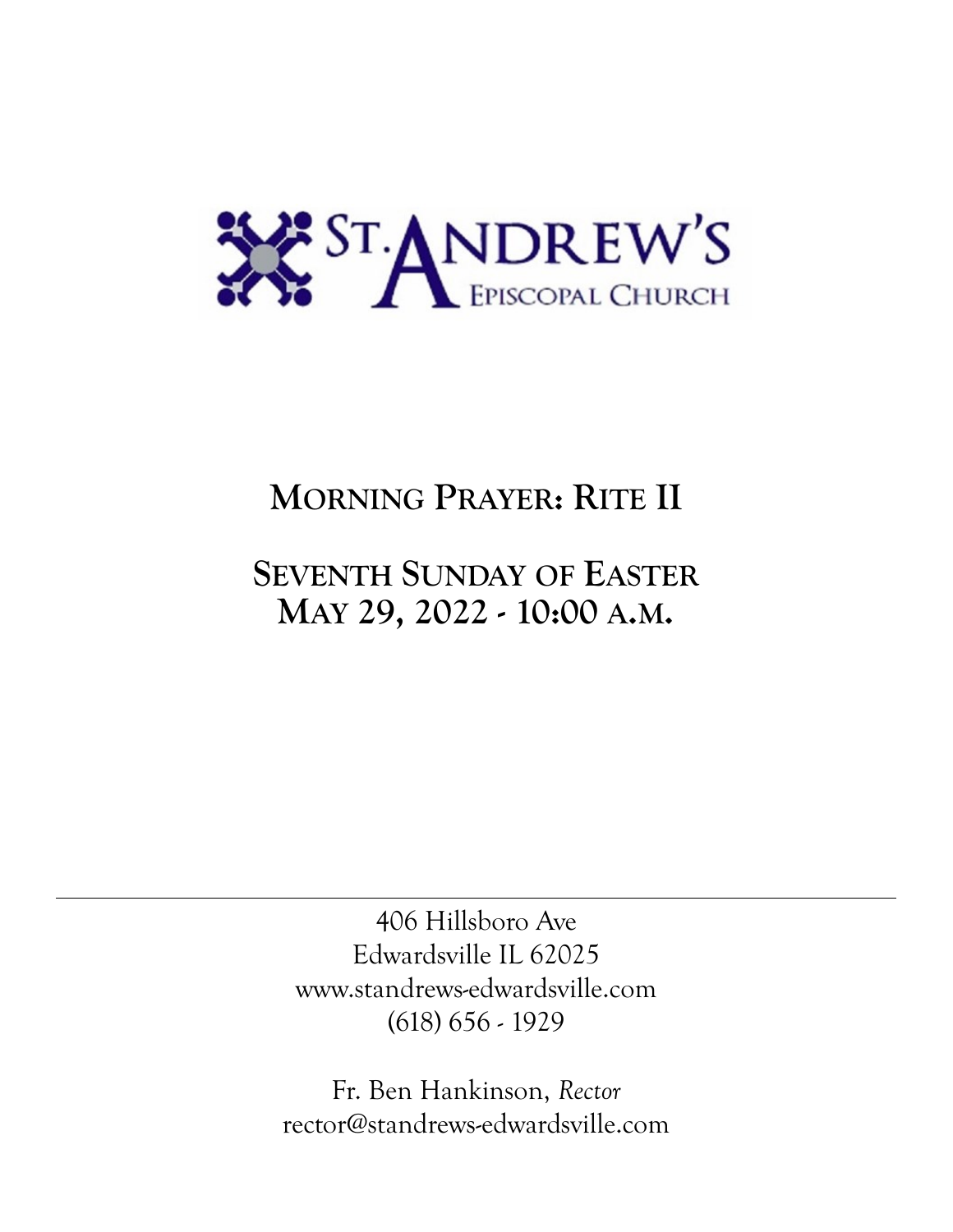## **Voluntary: Aria, G. F. Handel**

# **Hymn Llanfair, 214**

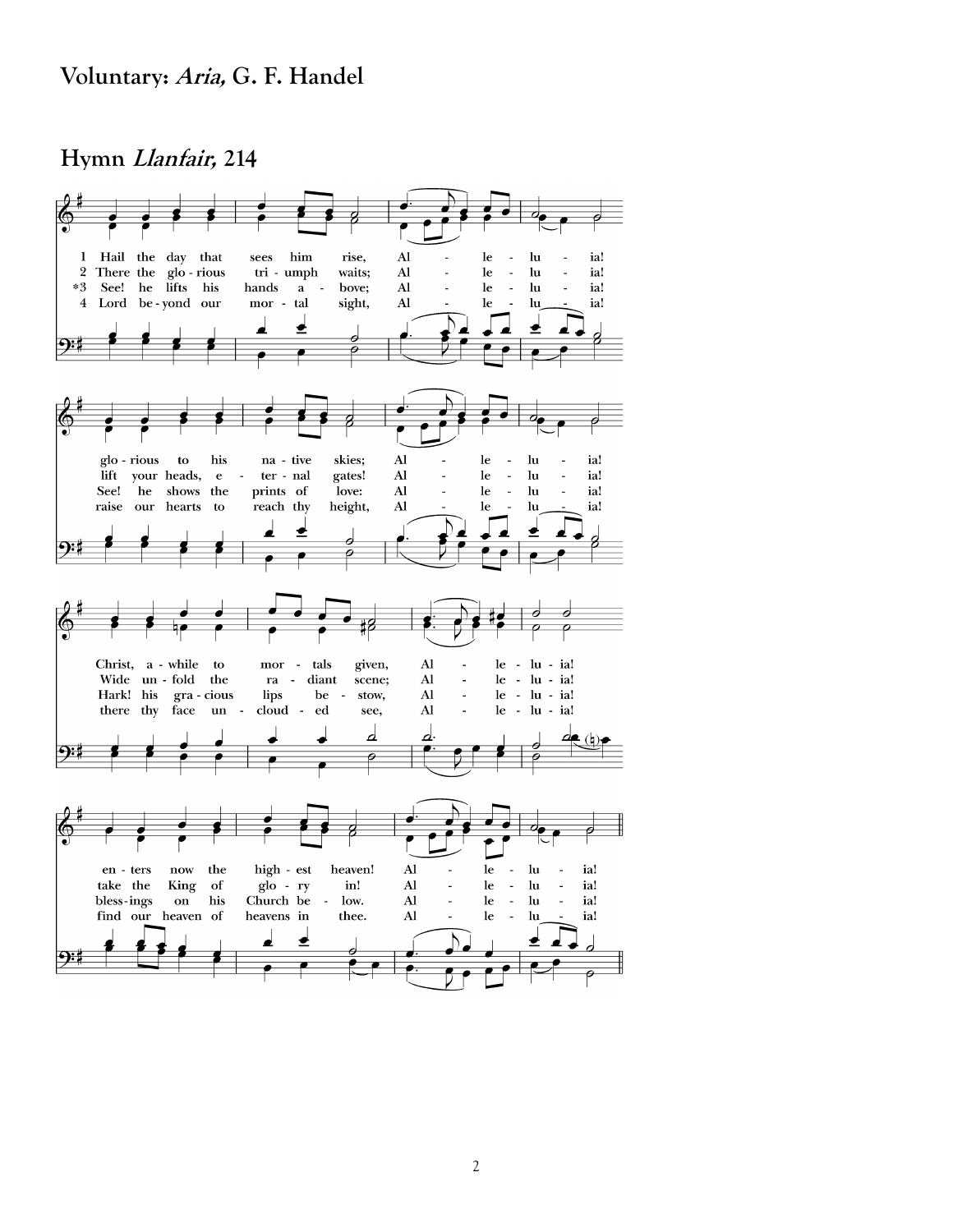Christ has entered, not into a sanctuary made with hands, a copy of the true one, but into heaven itself, now to appear in the presence of God on our behalf. *Hebrews 9:24*

You shall receive power when the Holy Spirit has come upon you; and you shall be my witness in Jerusalem, and in all Judea, and Samaria, and to the ends of the earth. *Acts 1:8*

# **Confession of Sin**

Dearly beloved, we have come together in the presence of Almighty God our heavenly Father, to set forth his praise, to hear his holy Word, and to ask, for ourselves and on behalf of others, those things that are necessary for our life and our salvation. And so that we may prepare ourselves in heart and mind to worship him, let us kneel in silence, and with penitent and obedient hearts confess our sins, that we may obtain forgiveness by his infinite goodness and mercy.

*Silence may be kept.* 

*Then the Officiant and People together, all kneeling* 

**Most merciful God, we confess that we have sinned against you in thought, word, and deed, by what we have done, and by what we have left undone. We have not loved you with our whole heart; we have not loved our neighbors as ourselves. We are truly sorry and we humbly repent. For the sake of your Son Jesus Christ, have mercy on us and forgive us; that we may delight in your will, and walk in your ways, to the glory of your Name. Amen.**

#### *The Priest alone stands and says*

Almighty God have mercy on you, forgive you all your sins through our Lord Jesus Christ, strengthen you in all goodness, and by the power of the Holy Spirit keep you in eternal life. **Amen.**

#### **The Invitatory and Psalter**

| Officiant<br>Lord, open our lips. |  |
|-----------------------------------|--|
|-----------------------------------|--|

- **People And our mouth shall proclaim your praise.**
- **All Glory to the Father, and to the Son, and to the Holy Spirit: as it was in the beginning, is now, and will be for ever. Amen. Alleluia.**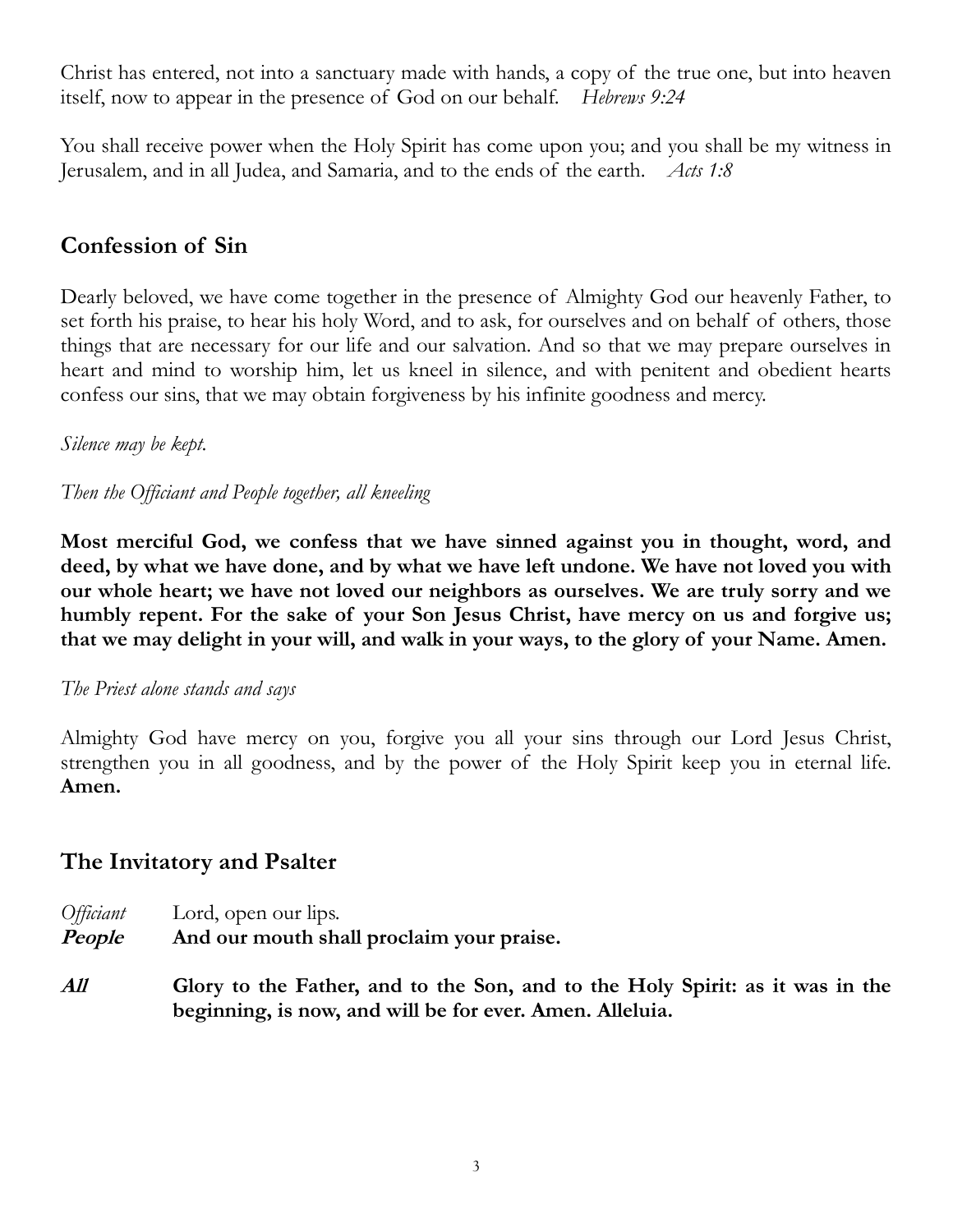# **Pascha nostrum - WLP 880, Sine nomine**



Jerome Webster Meachen  $(b. 1930)$ 

# **The Psalter: Psalm 97**

- 1 The Lord is King; let the earth rejoice; \* let the multitude of the isles be glad.
- 2 Clouds and darkness are round about him,  $*$ righteousness and justice are the foundations of his throne.
- 3 A fire goes before him \* and burns up his enemies on every side.
- 4 His lightnings light up the world; \* the earth sees it and is afraid.
- 5 The mountains melt like wax at the presence of the Lord,  $*$ at the presence of the Lord of the whole earth.
- 6 The heavens declare his righteousness, \* and all the peoples see his glory.
- 7 Confounded be all who worship carved images and delight in false gods! \* Bow down before him, all you gods.
- 8 Zion hears and is glad, and the cities of Judah rejoice, \* because of your judgments, O Lord.
- 9 For you are the Lord, most high over all the earth; \* you are exalted far above all gods.
- 10 The Lord loves those who hate evil;  $*$ he preserves the lives of his saints and delivers them from the hand of the wicked.

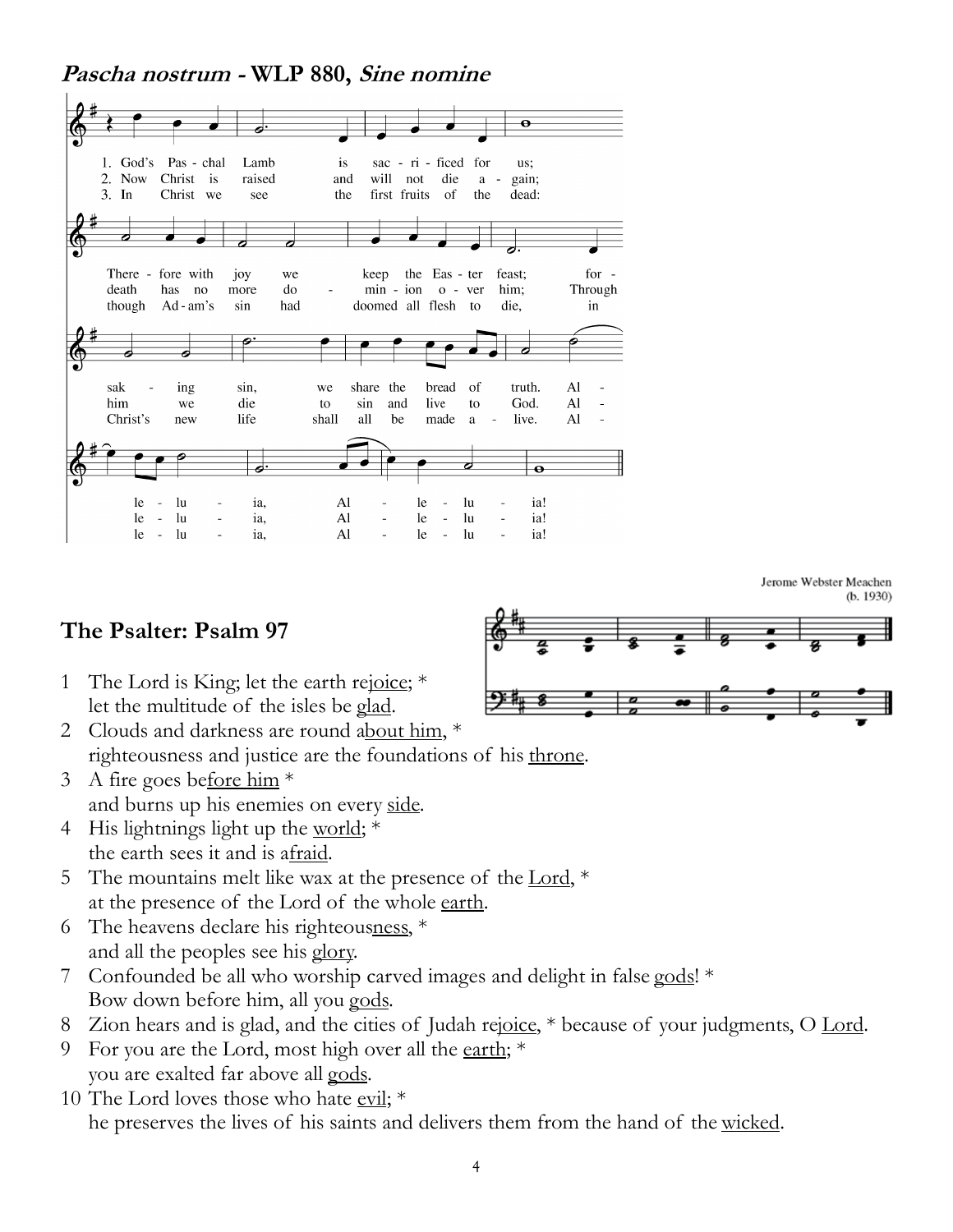- 11 Light has sprung up for the righteous,  $*$ and joyful gladness for those who are truehearted.
- 12 Rejoice in the Lord, you righteous, \* and give thanks to his holy Name!



## **Lesson: Acts 16:16-34**

With Paul and Silas, we came to Philippi in Macedonia, a Roman colony, and, as we were going to the place of prayer, we met a slave girl who had a spirit of divination and brought her owners a great deal of money by fortune-telling. While she followed Paul and us, she would cry out, "These men are slaves of the Most High God, who proclaim to you a way of salvation." She kept doing this for many days. But Paul, very much annoyed, turned and said to the spirit, "I order you in the name of Jesus Christ to come out of her." And it came out that very hour. But when her owners saw that their hope of making money was gone, they seized Paul and Silas and dragged them into the marketplace before the authorities. When they had brought them before the magistrates, they said, "These men are disturbing our city; they are Jews and are advocating customs that are not lawful for us as Romans to adopt or observe." The crowd joined in attacking them, and the magistrates had them stripped of their clothing and ordered them to be beaten with rods. After they had given them a severe flogging, they threw them into prison and ordered the jailer to keep them securely. Following these instructions, he put them in the innermost cell and fastened their feet in the stocks. About midnight Paul and Silas were praying and singing hymns to God, and the prisoners were listening to them. Suddenly there was an earthquake, so violent that the foundations of the prison were shaken; and immediately all the doors were opened and everyone's chains were unfastened. When the jailer woke up and saw the prison doors wide open, he drew his sword and was about to kill himself, since he supposed that the prisoners had escaped. But Paul shouted in a loud voice, "Do not harm yourself, for we are all here." The jailer called for lights, and rushing in, he fell down trembling before Paul and Silas. Then he brought them outside and said, "Sirs, what must I do to be saved?" They answered, "Believe on the Lord Jesus, and you will be saved, you and your household." They spoke the word of the Lord to him and to all who were in his house. At the same hour of the night he took them and washed their wounds; then he and his entire family were baptized without delay. He brought them up into the house and set food before them; and he and his entire household rejoiced that he had become a believer in God.

*Lector* The Word of the Lord. **People Thanks be to God.**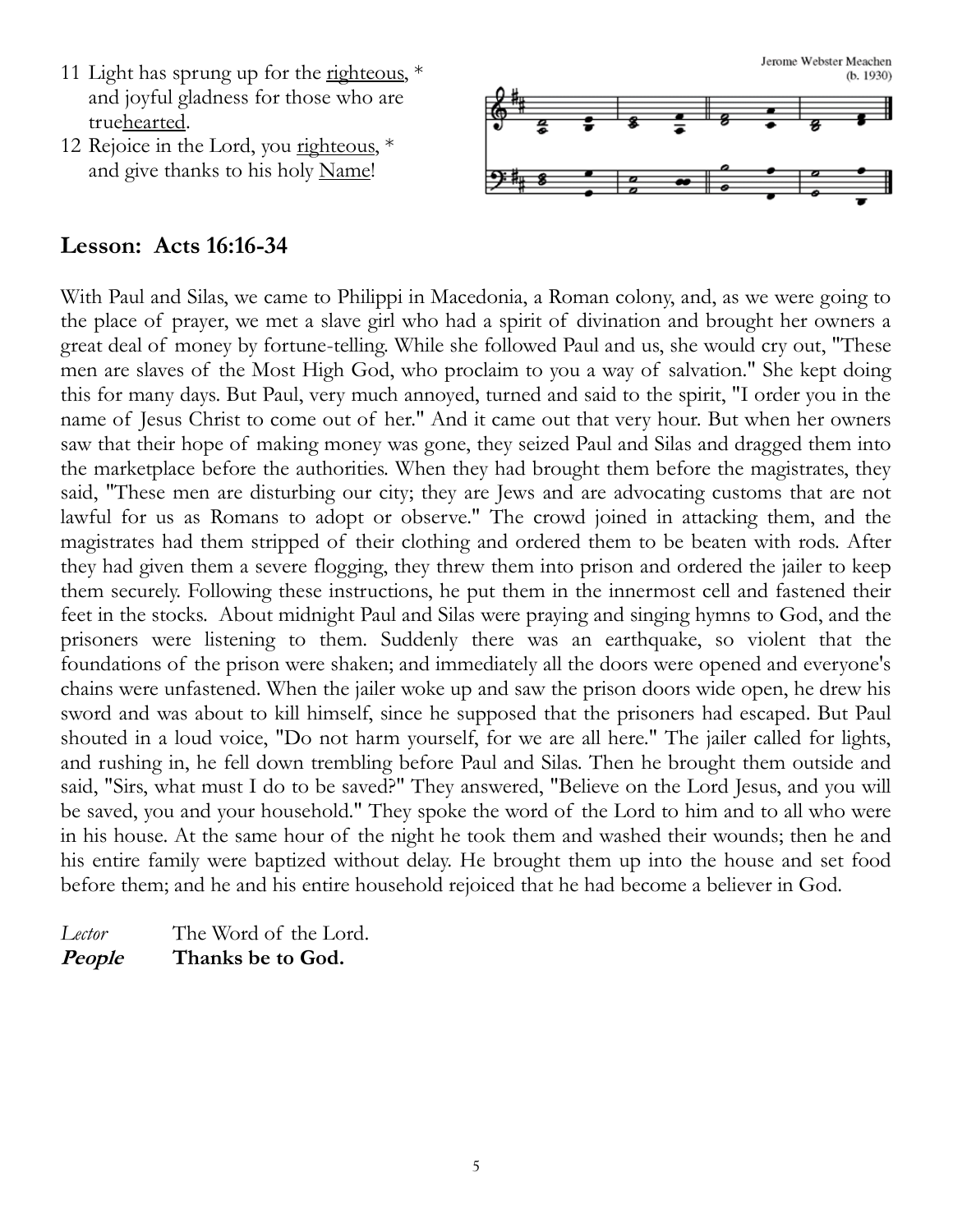

# **Epistle: Revelation 22:12-14, 16-17, 20-21**

At the end of the visions I, John, heard these words: "See, I am coming soon; my reward is with me, to repay according to everyone's work. I am the Alpha and the Omega, the first and the last, the beginning and the end." Blessed are those who wash their robes, so that they will have the right to the tree of life and may enter the city by the gates. "It is I, Jesus, who sent my angel to you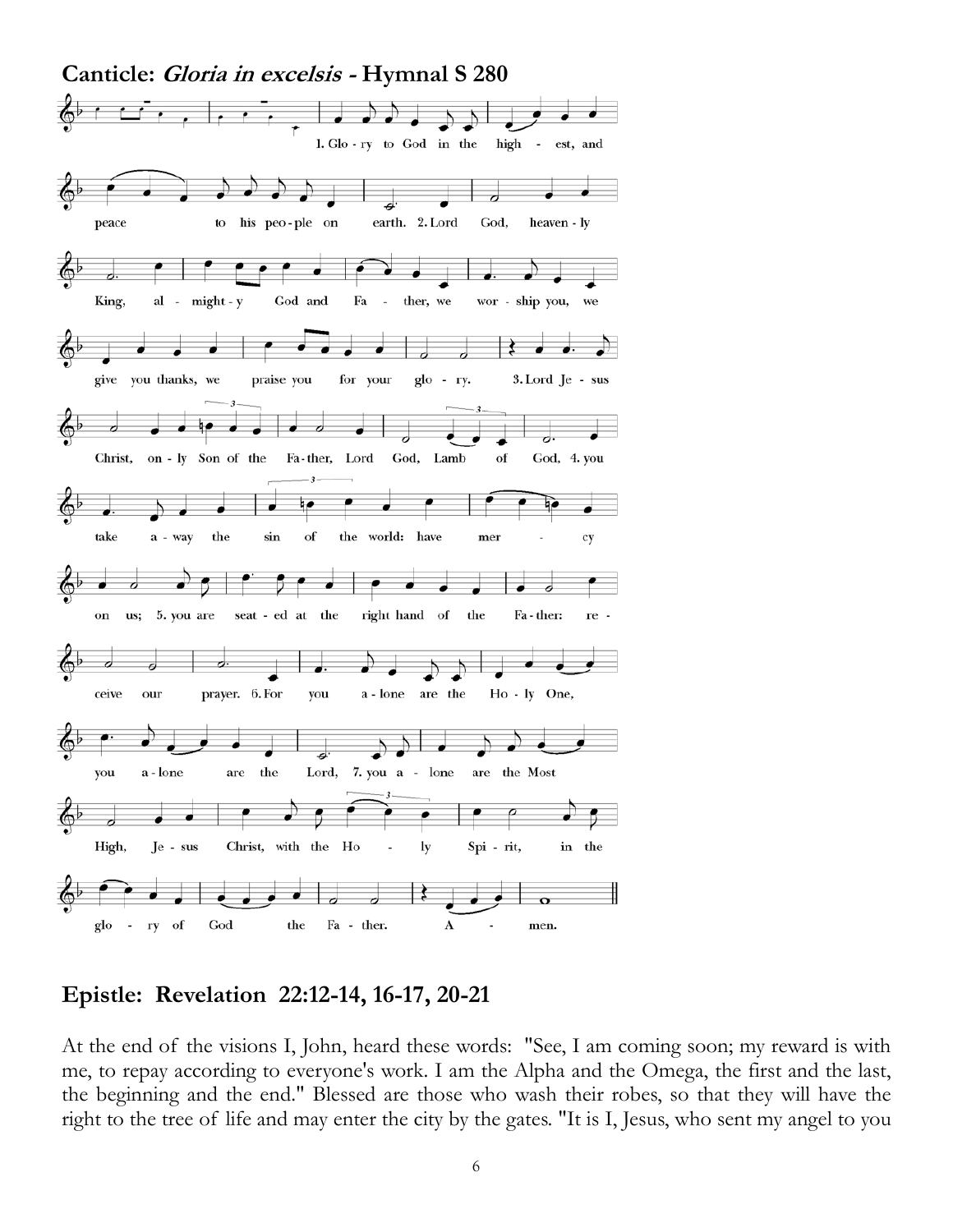with this testimony for the churches. I am the root and the descendant of David, the bright morning star. The Spirit and the bride say, "Come." And let everyone who hears say, "Come." And let everyone who is thirsty come. Let anyone who wishes take the water of life as a gift. The one who testifies to these things says, "Surely I am coming soon." Amen. Come, Lord Jesus! The grace of the Lord Jesus be with all the saints. Amen.

*Lector* The Word of the Lord. **People Thanks be to God.**

# **Canticle: Benedictus Dominus Deus - Hymn 444, Thornbury**



# **Gospel: John 17:20-26**

*The congregation remains seated for the Gospel at Morning Prayer, and the responses are those normally used for all other lessons.* 

Jesus prayed for his disciples, and then he said. "I ask not only on behalf of these, but also on behalf of those who will believe in me through their word, that they may all be one. As you, Father, are in me and I am in you, may they also be in us, so that the world may believe that you have sent me. The glory that you have given me I have given them, so that they may be one, as we are one, I in them and you in me, that they may become completely one, so that the world may know that you have sent me and have loved them even as you have loved me. Father, I desire that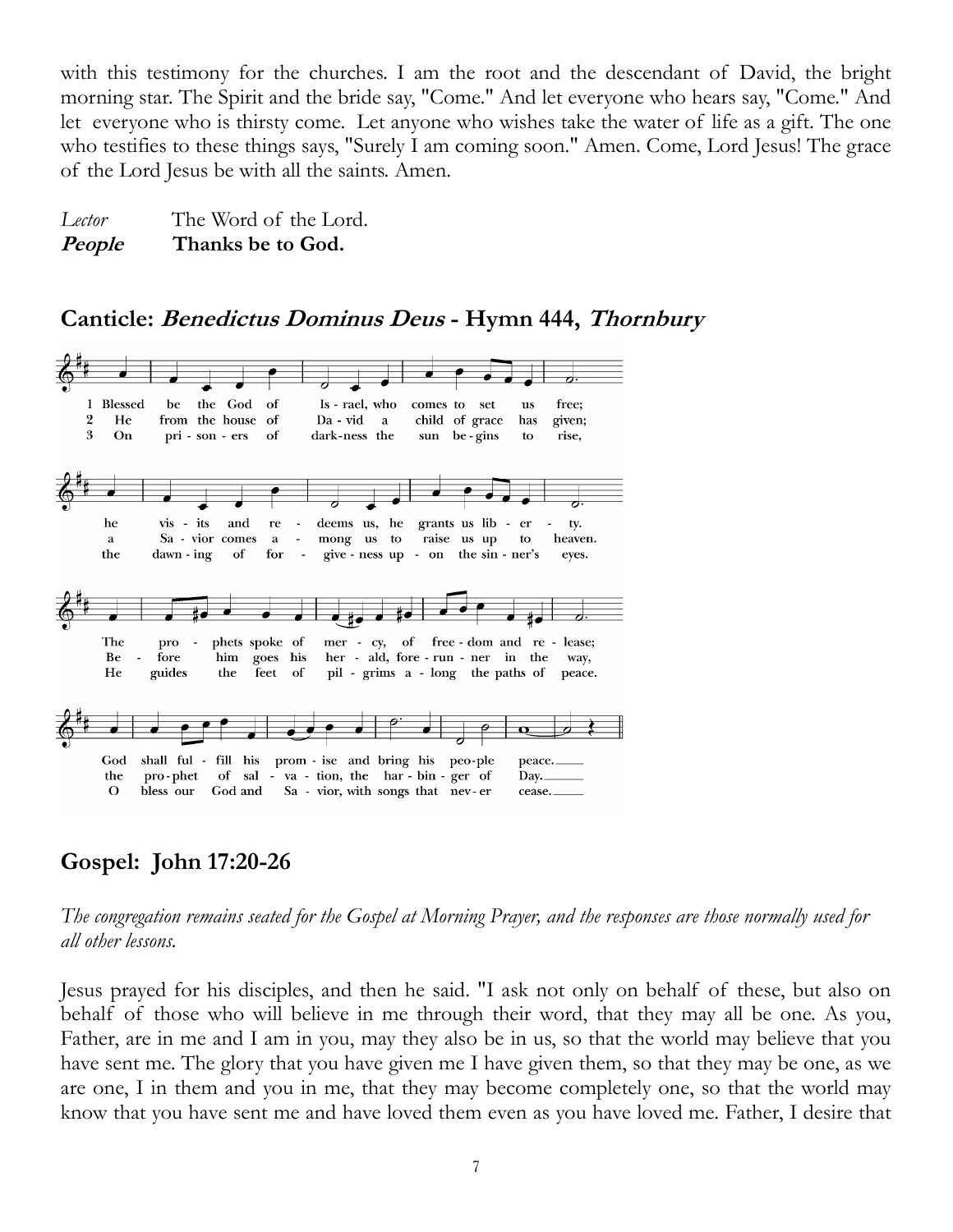those also, whom you have given me, may be with me where I am, to see my glory, which you have given me because you loved me before the foundation of the world. "Righteous Father, the world does not know you, but I know you; and these know that you have sent me. I made your name known to them, and I will make it known, so that the love with which you have loved me may be in them, and I in them."

| Lector | The Word of the Lord. |
|--------|-----------------------|
| People | Thanks be to God.     |

#### **The Apostles' Creed,** *all standing*

**I believe in God, the Father almighty, creator of heaven and earth; I believe in Jesus Christ, his only Son, our Lord. He was conceived by the power of the Holy Spirit and born of the Virgin Mary. He suffered under Pontius Pilate, was crucified, died, and was buried. He descended to the dead. On the third day he rose again. He ascended into heaven, and is seated at the right hand of the Father. He will come again to judge the living and the dead. I believe in the Holy Spirit, the holy catholic Church, the communion of saints, the forgiveness of sins the resurrection of the body, and the life everlasting. Amen.**

#### **The Prayers**

| Officiant | The Lord be with you. |
|-----------|-----------------------|
| People    | And also with you.    |
| Officiant | Let us pray.          |

**Our Father, who art in heaven, hallowed be thy Name, thy kingdom come, thy will be done, on earth as it is in heaven.**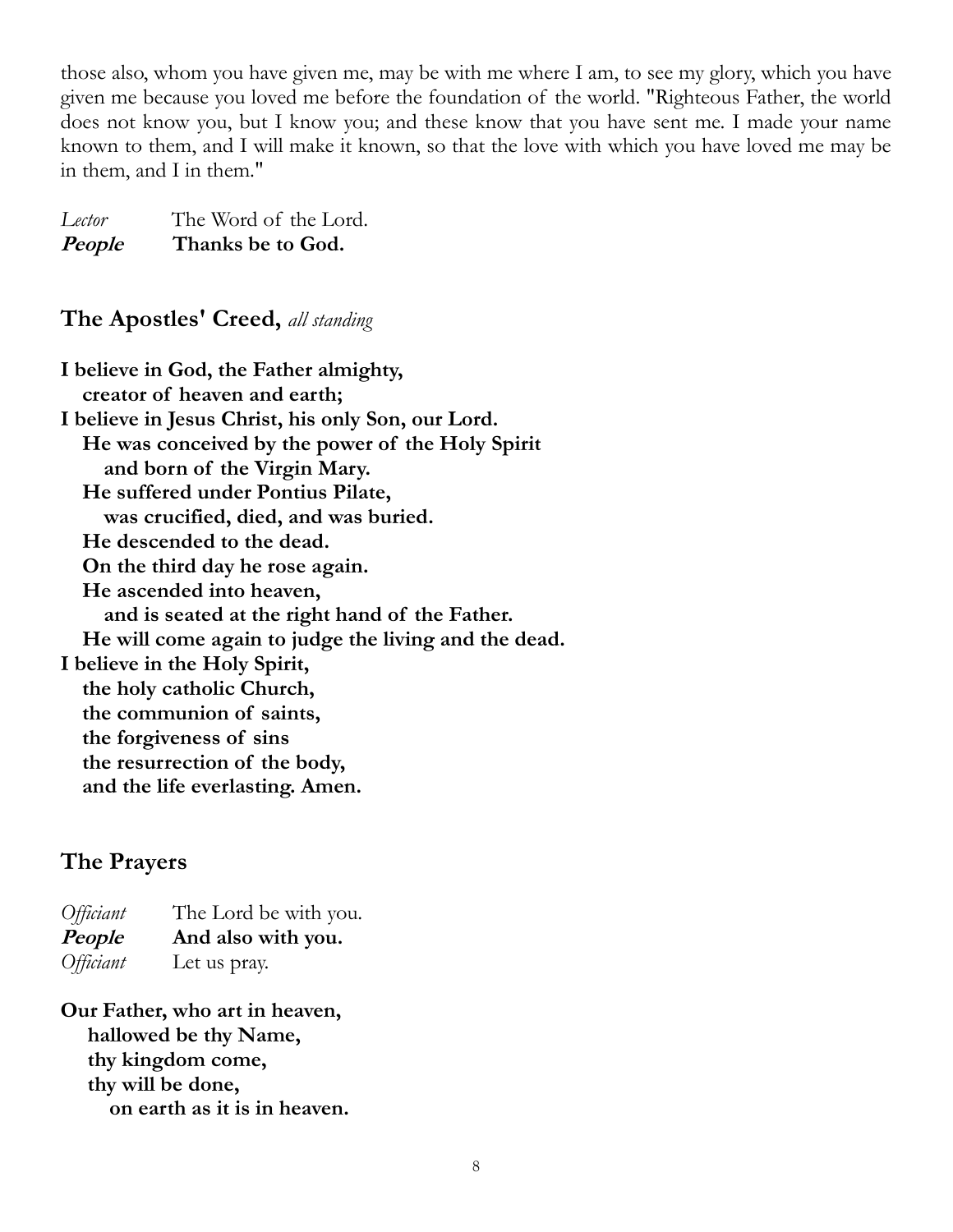**Give us this day our daily bread. And forgive us our trespasses, as we forgive those who trespass against us. And lead us not into temptation, but deliver us from evil. For thine is the kingdom, and the power, and the glory, for ever and ever. Amen.** 

#### **Suffrages A**

- V. Show us your mercy, O Lord;
- **R. And grant us your salvation.**
- V. Clothe your ministers with righteousness;
- **R. Let your people sing with joy.**
- V. Give peace, O Lord, in all the world;
- **R. For only in you can we live in safety.**
- V. Lord, keep this nation under your care;
- **R. And guide us in the way of justice and truth.**
- V. Let your way be known upon earth;
- **R. Your saving health among all nations.**
- V. Let not the needy, O Lord, be forgotten;
- **R. Nor the hope of the poor be taken away.**
- V. Create in us clean hearts, O God;
- **R. And sustain us with your Holy Spirit.**

#### **Collect of the Day**

O God, the King of glory, you have exalted your only Son Jesus Christ with great triumph to your kingdom in heaven: Do not leave us comfortless, but send us your Holy Spirit to strengthen us, and exalt us to that place where our Savior Christ has gone before; who lives and reigns with you and the Holy Spirit, one God, in glory everlasting. **Amen.**

#### **A Collect for Sundays**

O God, you make us glad with the weekly remembrance of the glorious resurrection of your Son our Lord: Give us this day such blessing through our worship of you, that the week to come may be spent in your favor; through Jesus Christ our Lord. **Amen.**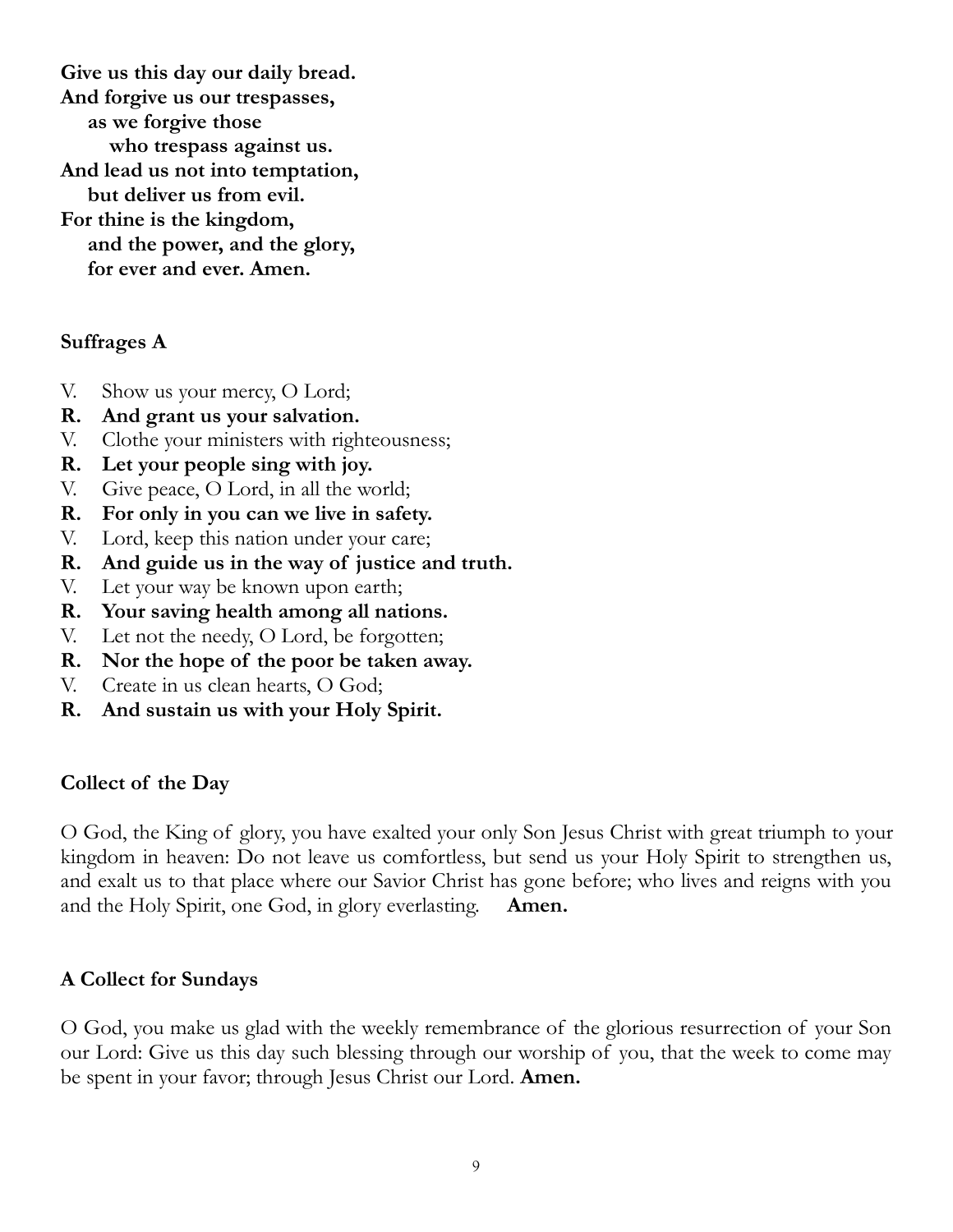# **Hymn 215, In Babilone**



# **The Sermon**

## **Prayers of the People,** *Form V*

In peace, let us pray to the Lord, saying, "Lord, have mercy".

For the holy Church of God, especially:

- + the The Church of South India;
- + the Episcopal Church,
- + the Diocese of Springfield, St. Andrew's, and St. Barnabas, Havana;
- + the Diocese of Tabora and Kabuhima Parish;
- + the Diocese of Peru;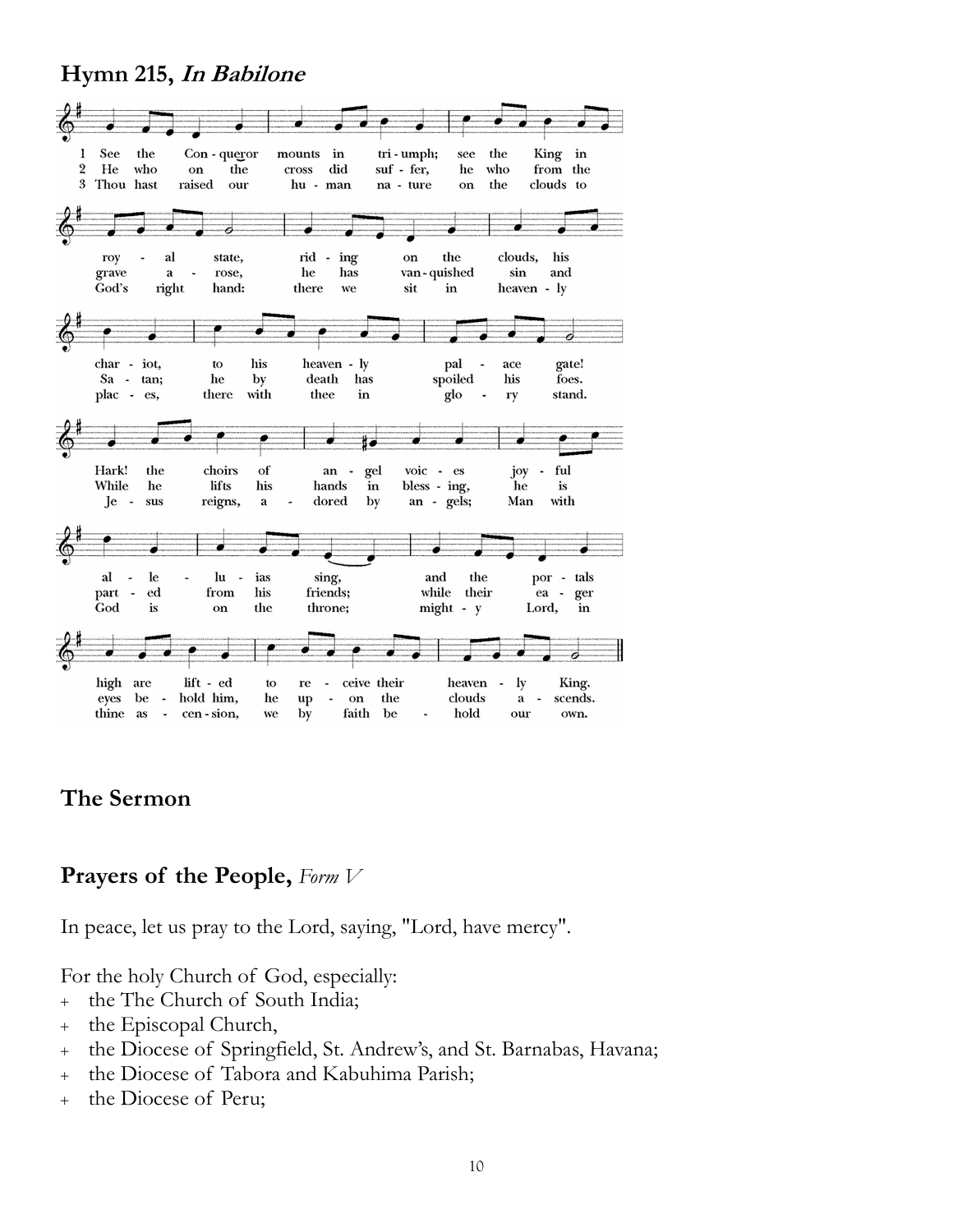that it may be filled with truth and love, and be found without fault at the day of your coming, we pray to you, O Lord. **Lord, have mercy.**

For:

- + Justin, Archbishop of Canterbury
- + Michael, our Presiding Bishop;
- + Brian, our Bishop
- + Elias and Jorge, our companion bishops
- + Ben, our priest, and Mark, our deacon

and for all bishops and other ministers, and for all the holy people of God, we pray to you, O Lord. **Lord, have mercy.**

For all who fear God and believe in you, Lord Christ, that our divisions may cease, and that all may be one as you and the Father are one, we pray to you, O Lord. **Lord, have mercy.**

For the mission of the Church, that in faithful witness it may preach the Gospel to the ends of the earth, we pray to you, O Lord. **Lord, have mercy.**

For those who do not yet believe, and for those who have lost their faith, that they may receive the light of the Gospel, we pray to you, O Lord. **Lord, have mercy.**

For the peace of the world, that a spirit of respect and forbearance may grow among nations and peoples, remembering especially the conflict in Ukraine, we pray to you, O Lord. **Lord, have mercy.**

For those in positions of public trust especially Joseph, JB, Art, and all executive, legislative, and judicial officials, that they may serve justice, and promote the dignity and freedom of every person, we pray to you, O Lord. **Lord, have mercy.**

For all who live and work in this community, we pray to you, O Lord. **Lord, have mercy.**

For a blessing upon all human labor, and for the right use of the riches of creation, that the world may be freed from poverty, famine, and disaster, we pray to you, O Lord. **Lord, have mercy.**

For the poor, the persecuted, the sick, and all who suffer; for refugees, prisoners, and all who are in danger; that they may be relieved and protected, we pray to you, O Lord. **Lord, have mercy.**

For this congregation, that we may be delivered from hardness of heart, and show forth your glory in all that we do, we pray to you, O Lord. **Lord, have mercy.**

For our enemies and those who wish us harm, and for all whom we have injured or offended, we pray to you, O Lord. **Lord, have mercy.**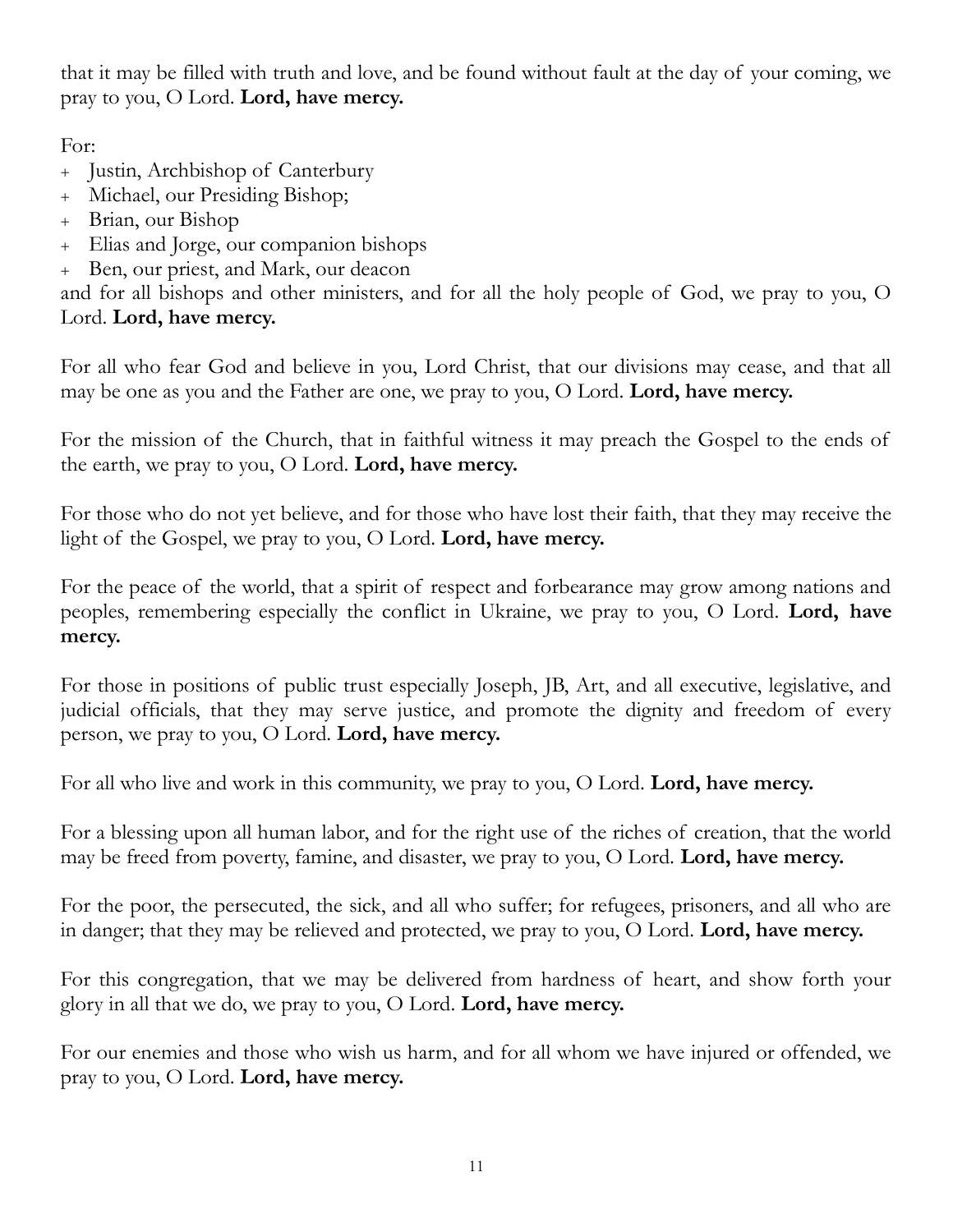For ourselves; for the forgiveness of our sins, and for the grace of the Holy Spirit to amend our lives, we pray to you, O Lord. **Lord, have mercy.**

For all who have commended themselves to our prayers, especially:

+ Little Bobby, Deane, Shirley, Rhonda, Margaret, Lance, Richard, Mary Jane, JoAnn, Anita, Troy, Ben and Family, Lane, Lewis, Sue, Brooke, Sally, Jim, Sandy, Earl, Justin, Doris, Kerry, Dennis, Tonya, Christa, Erin, Mike, Donna, Cory, Dixie, Nicholas, David, Joel, Kathy, Melanie, Chris, Billy, Abbi, Lyndia, Emily, Ted, Shawn, Mark, for the victims and people of Buffalo and Uvalde

for our families, friends, and neighbors; that being freed from anxiety, they may live in joy, peace, and health, we pray to you, O Lord. **Lord, have mercy.**

For Keith and Phil, who celebrate birthdays this week, we pray to you, O Lord. **Lord, have mercy.**

For all who have died in the communion of your Church, especially Maria and Joan, and those whose faith is known to you alone, that, with all the saints, they may have rest in that place where there is no pain or grief, but life eternal, we pray to you, O Lord. **Lord, have mercy.**

Rejoicing in the fellowship of the ever-blessed Virgin Mary, blessed Andrew, and all the saints, let us commend ourselves, and one another, and all our life to Christ our God. **To you, O Lord our God.**

*Silence. The Officiant adds a concluding Collect*

## **The General Thanksgiving**

#### *Officiant and People*

**Almighty God, Father of all mercies, we your unworthy servants give you humble thanks for all your goodness and loving-kindness to us and to all whom you have made. We bless you for our creation, preservation, and all the blessings of this life; but above all for your immeasurable love in the redemption of the world by our Lord Jesus Christ; for the means of grace, and for the hope of glory. And, we pray, give us such an awareness of your mercies, that with truly thankful hearts we may show forth your praise, not only with our lips, but in our lives, by giving up our selves to your service, and by walking before you**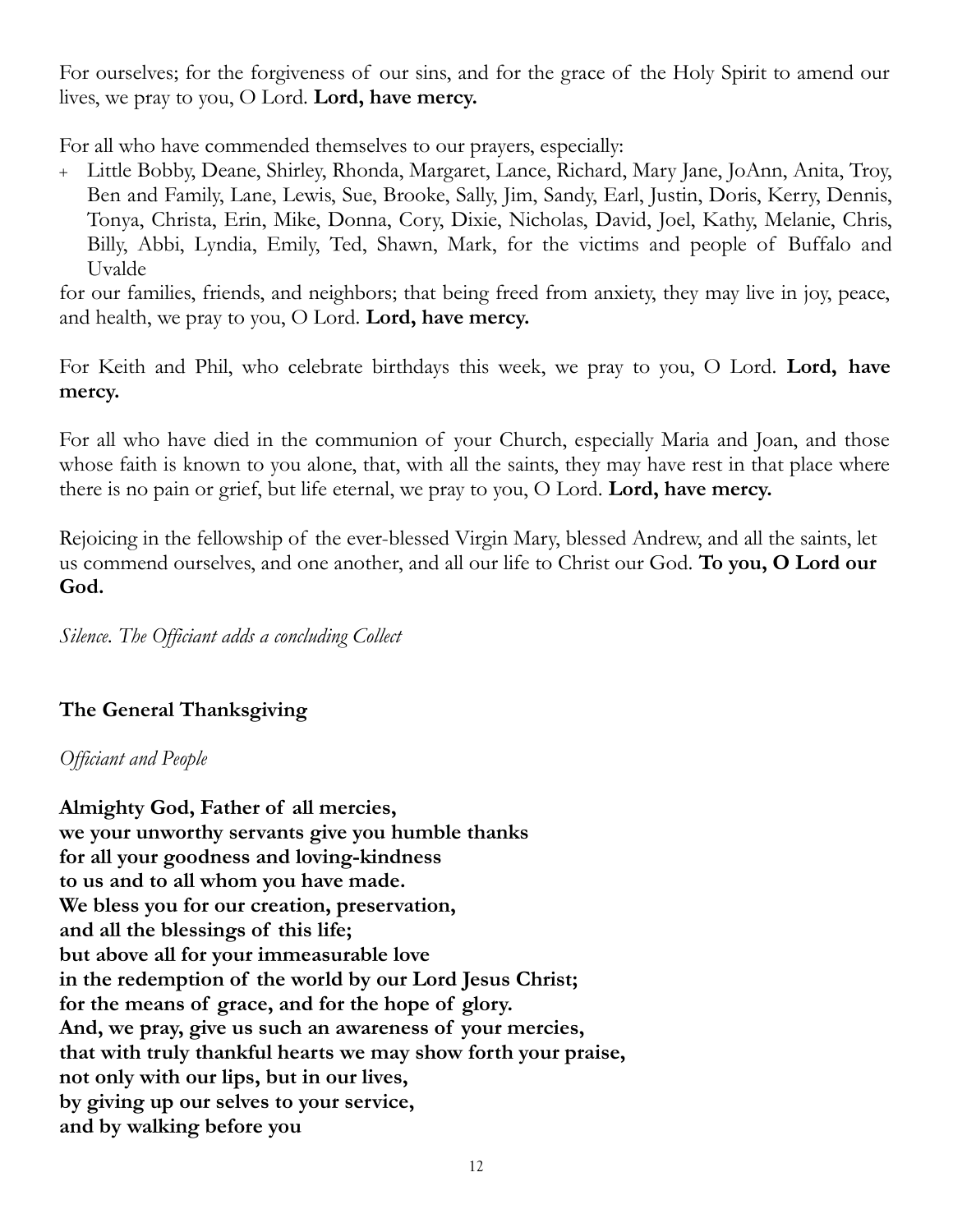**in holiness and righteousness all our days; through Jesus Christ our Lord, to whom, with you and the Holy Spirit, be honor and glory throughout all ages. Amen.**

#### **A Prayer of St. Chrysostom**

Almighty God, you have given us grace at this time with one accord to make our common supplication to you; and you have promised through your well-beloved Son that when two or three are gathered together in his Name you will be in the midst of them: Fulfill now, O Lord, our desires and petitions as may be best for us; granting us in this world knowledge of your truth, and in the age to come life everlasting. **Amen.**

Let us bless the Lord. Alleluia, alleluia. **Thanks be to God. Alleluia, alleluia.**

Glory to God whose power, working in us, can do infinitely more than we can ask or imagine: Glory to him from generation to generation in the Church, and in Christ Jesus for ever and ever. **Amen.** *Ephesians 3:20,21*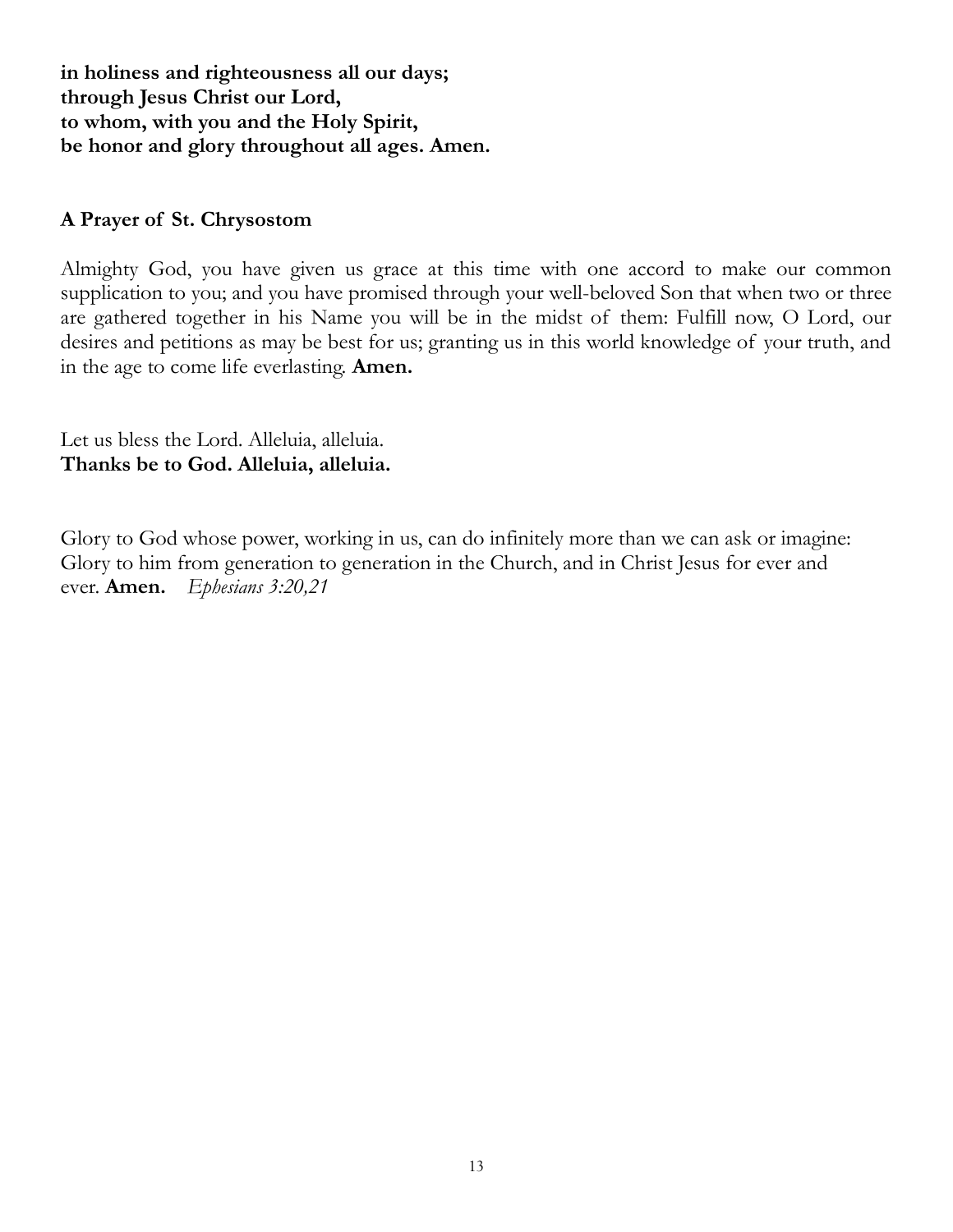# **Hymn 218, Deo Gracias**



The fanfare may be used as introduction, interlude or conclusion.

## **Announcements**

## **Voluntary: Plein Jeu, Francois Couperin**